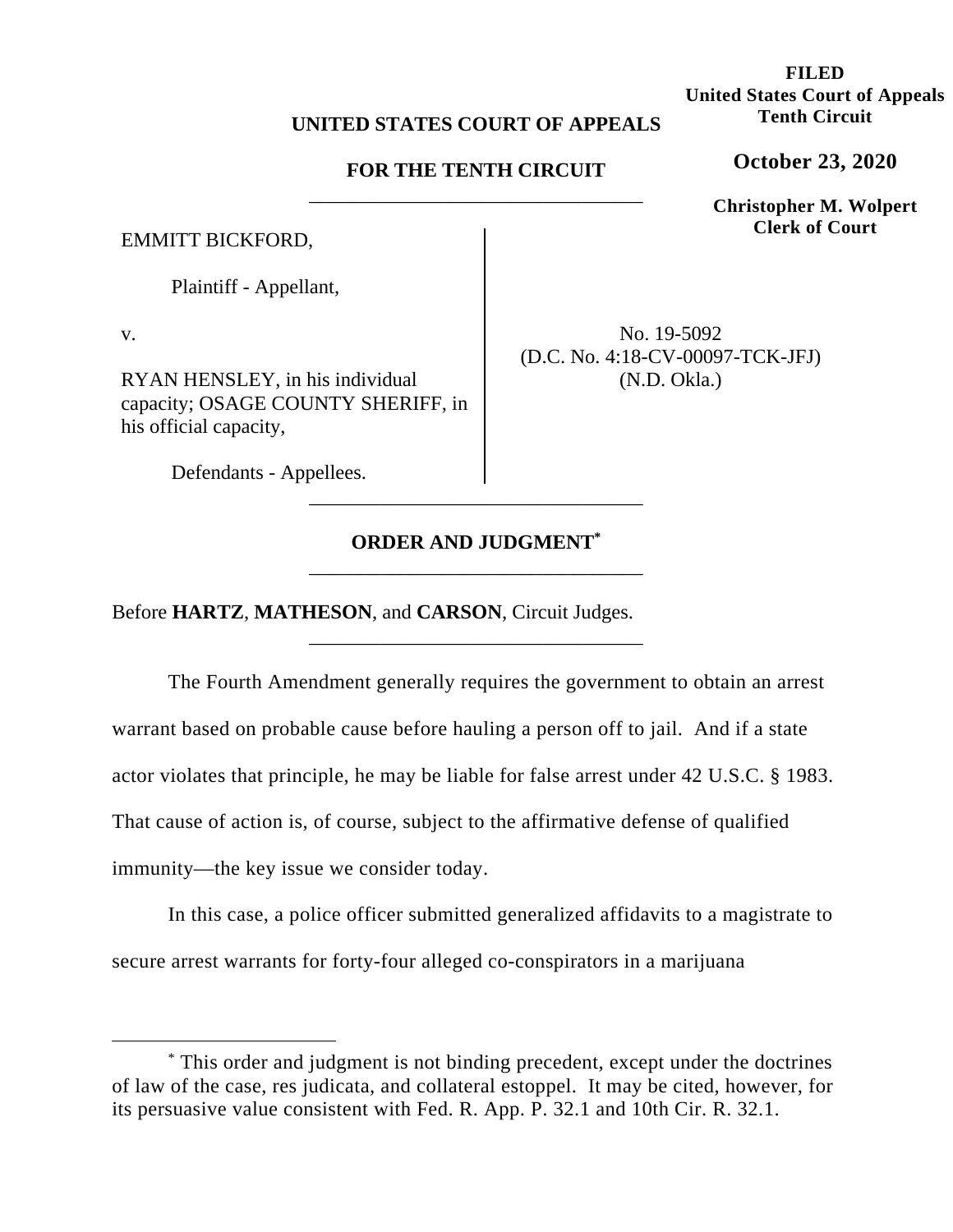distribution ring, including Plaintiff Emmitt Bickford. On the strength of that affidavit, the magistrate issued an arrest warrant for Plaintiff and the officer subsequently arrested him. Several of the allegations in the officer's affidavit, however, did not pertain to Plaintiff.

In fact, the officer only had reason to believe that Plaintiff may have been a marijuana user at the end of the distribution chain based on a year-old Facebook message between third-parties that the officer failed to mention in the affidavit. So the officer arrested Plaintiff without any evidence that he had committed the charged conspiracy-related offenses. And in Oklahoma, the jurisdiction where these events unfolded, an officer may not arrest an individual for simple use or possession of marijuana occurring outside of the officer's presence. Plaintiff sued for false arrest and malicious prosecution. But the district court granted summary judgment to the Defendants based on qualified immunity.

Our jurisdiction arises under 28 U.S.C. § 1291. We reverse the district court's grant of summary judgment on Plaintiff's false arrest claim to Defendants on qualified immunity grounds.

I.

Deputy Ryan Hensley carried out the Osage County Sheriff's Office's investigation into a marijuana distribution ring in rural Oklahoma. During the investigation, local prosecutors charged forty-four alleged co-conspirators, including Plaintiff, with conspiracy to distribute marijuana (Okla. Stat. Ann. tit. 63, § 2-408 and § 2-101) and using a computer to violate Oklahoma law (Okla. Stat. Ann. tit. 21,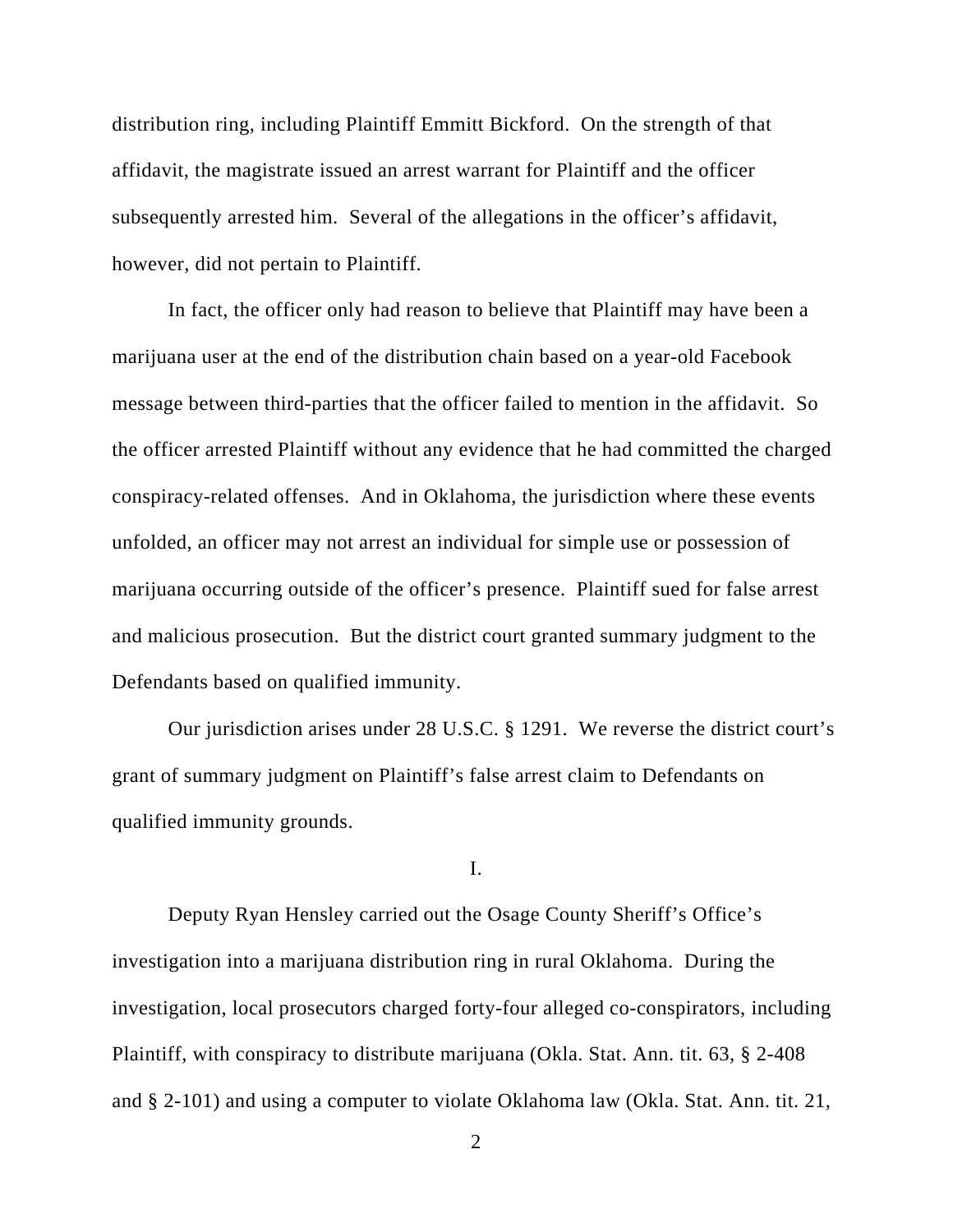§ 1958). Deputy Hensley prepared nearly identical affidavits to secure arrest warrants for each suspect. Each affidavit contained nine total statements, some of which focused on the supposed kingpin and others on the alleged actions of lower level co-conspirators. After a magistrate granted the warrant request on the strength of Deputy Hensley's affidavit, Deputy Hensley arrested Plaintiff. Over one year later, however, a court dismissed the charges against Plaintiff without prejudice at the prosecutor's request.

Following dismissal of the criminal charges, Plaintiff sued Deputy Hensley and the Sheriff in his official capacity for false arrest and malicious prosecution under 42 U.S.C. § 1983. Deputy Hensley asserted the affirmative defense of qualified immunity. Although Deputy Hensley did not include this information in his arrest warrant affidavit, the litigation below revealed that Deputy Hensley was aware of a brief Facebook Messenger conversation between third-parties concerning Plaintiff. In the message, a co-conspirator told the supposed kingpin that he "[g]ave Chaz a small dab the other night" and "he got so high." Plaintiff was colloquially known as Chaz, so Deputy Hensley interpreted the message to mean that Plaintiff used marijuana distributed through the conspiracy. Deputy Hensley conceded that this message supplied the only evidence linking Plaintiff to criminal activity.

Based in part on this concession, the district court determined that Deputy Hensley had included two false statements in his affidavit with reckless disregard for the truth. As the district court explained, Deputy Hensley lacked evidence to infer that Plaintiff assisted in the conspiracy via a computer or cell phone or that Plaintiff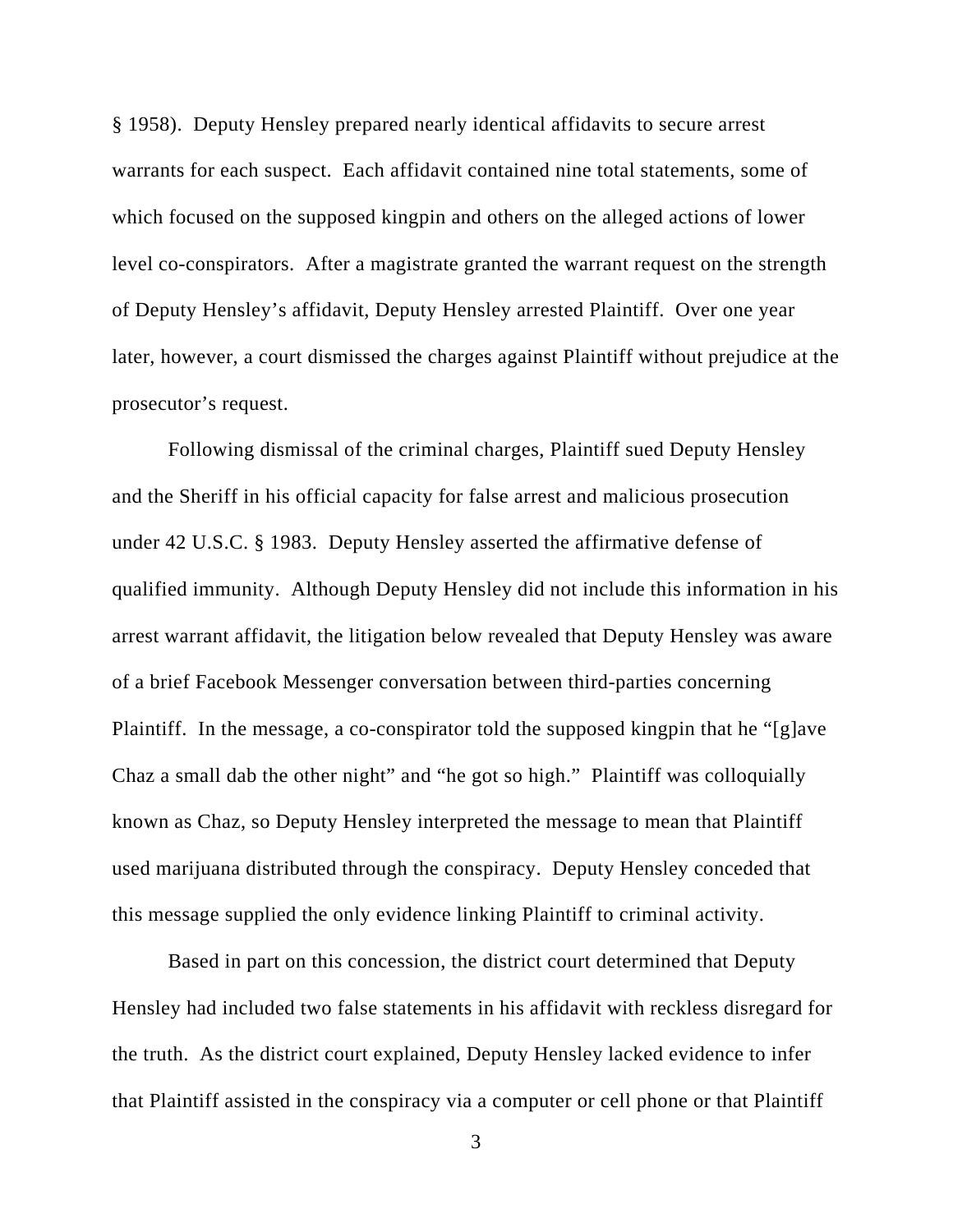conspired with others to purchase marijuana trafficked into Oklahoma. Upon considering the remaining contents of the affidavit, the district court determined that Deputy Hensley had violated Plaintiff's constitutional rights by arresting him without probable cause, but that Plaintiff's right was not clearly established. To that end, the district court believed that Deputy Hensley had probable cause to arrest Plaintiff for the uncharged offense of possessing marijuana based on the Facebook message (prohibited under Okla. Stat. Ann. tit. 63, § 2-402(B)(2)).

Accordingly, the district court granted qualified immunity to Deputy Hensley on Plaintiff's false arrest claim. Based on this reasoning, the district court also concluded that the Sheriff could not be subject to official capacity liability for the same claim. Finally, the district court granted summary judgment to both Defendants on Plaintiff's malicious prosecution claim, which Plaintiff does not discuss on appeal.<sup>1</sup> Plaintiff now appeals the district court's decision on his false arrest claim.

#### II.

We review de novo the district court's decision to grant summary judgment and must "view the evidence and draw inferences in the manner most favorable to the non-moving party." Lindsey v. Hyler, 918 F.3d 1109, 1113 (10th Cir. 2019) (citing Trask v. Franco, 446 F.3d 1036, 1043 (10th Cir. 2006) ("On appeal, we review the

<sup>&</sup>lt;sup>1</sup> In other words, Plaintiff abandoned his malicious prosecution claim on appeal. We thus do not consider it. See Hamer v. City of Trinidad, 924 F.3d 1093, 1101 n.5 (10th Cir. 2019) (quoting United States v. Yelloweagle, 643 F.3d 1275, 1280 (10th Cir. 2011) (explaining that where an appellant "raises an issue before the district court but does not pursue it on appeal, we ordinarily consider the issue waived")).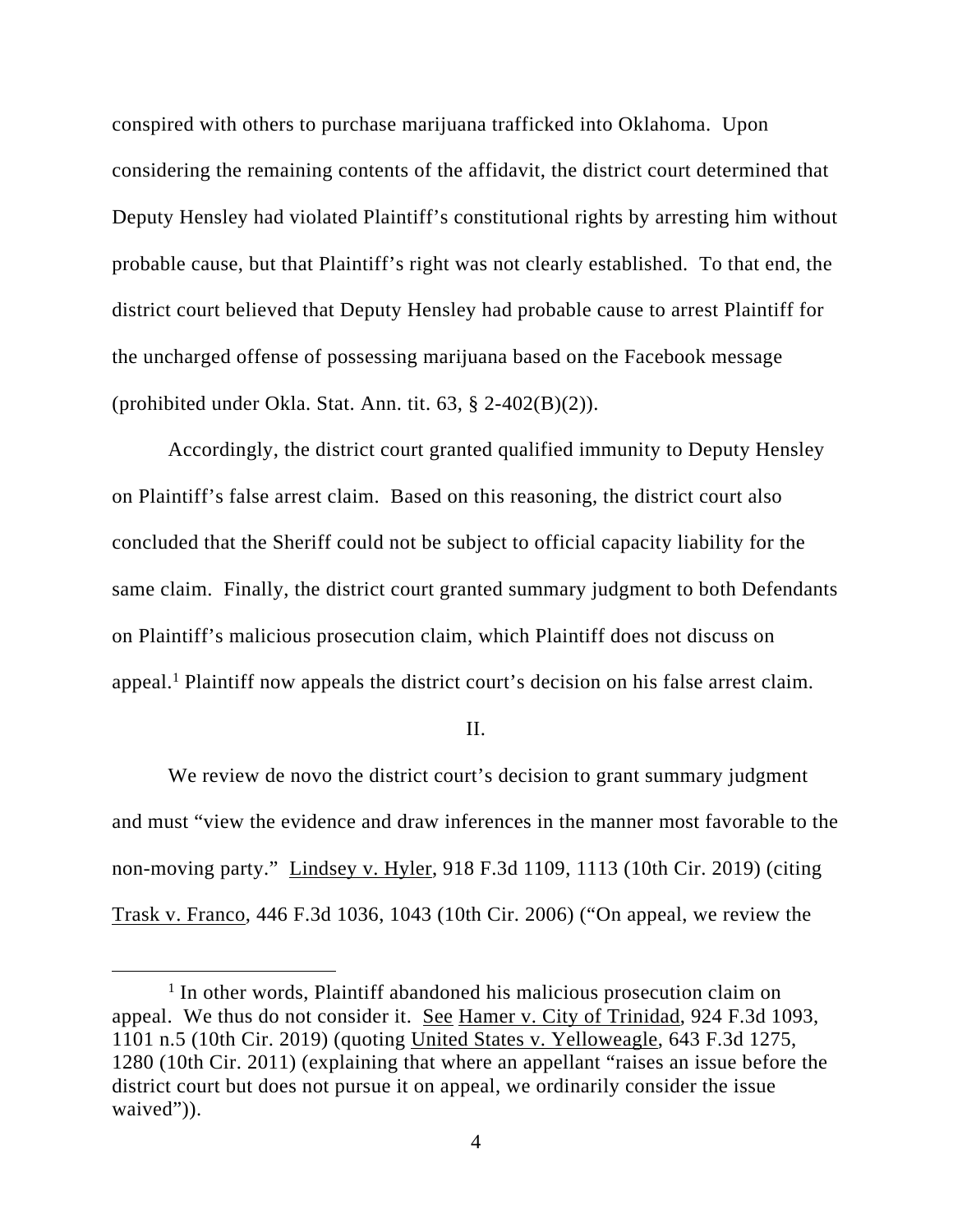award of summary judgment based on qualified immunity de novo.")). We uphold the district court's grant of summary judgment if "there is no genuine dispute as to any material fact and the movant is entitled to judgment as a matter of law." Fed. R. Civ. P. 56(a).

## III.

Deputy Hensley contends that he is entitled to qualified immunity on Plaintiff's false arrest claim because he had arguable probable cause to arrest Plaintiff for at least one crime—possession of marijuana. "A warrantless arrest violates the Fourth Amendment unless probable cause exists to believe a crime has been or is being committed." Corona v. Aguilar, 959 F.3d 1278, 1282 (10th Cir. 2020). "Probable cause exists if facts and circumstances within the arresting officer's knowledge and of which he or she has reasonably trustworthy information are sufficient to lead a prudent person to believe that the arrestee has committed or is committing an offense." Id. (quoting Keylon v. City of Albuquerque, 535 F.3d 1210, 1216 (10th Cir. 2008)).

Although the parties devote much attention to how the district court parsed statements in Deputy Hensley's affidavit and the law in our circuit regarding arrests for uncharged offenses, our legal inquiry is quite simple. Today we consider whether Deputy Hensley had "arguable probable cause" to arrest Plaintiff based strictly on a Facebook message between third-parties indicating Plaintiff had used marijuana. See Kaufman v. Higgs, 697 F.3d 1297, 1300 (10th Cir. 2012) (explaining that an officer is entitled to qualified immunity if he had "'arguable probable cause' for an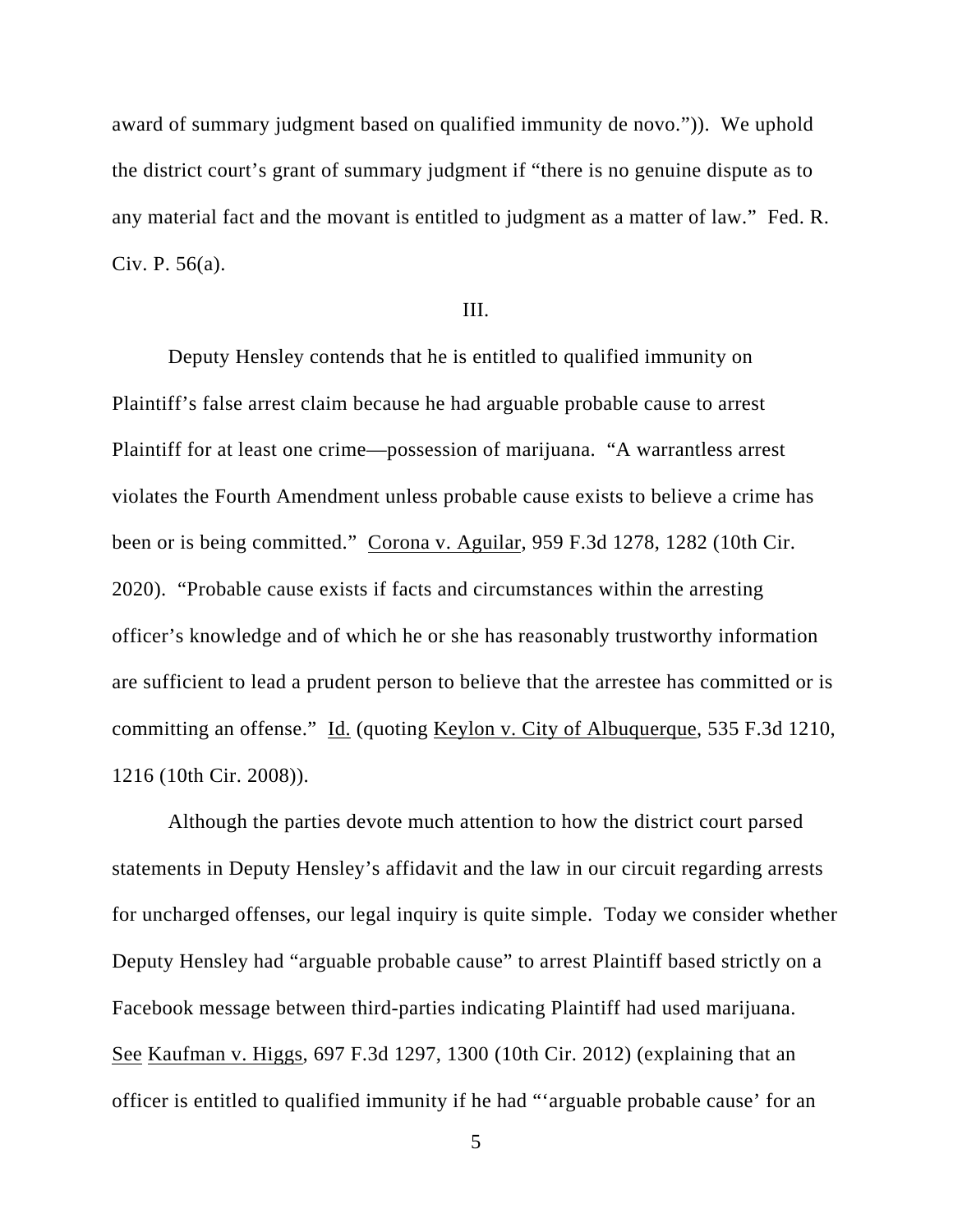arrest"). An officer does not have arguable probable cause to arrest if "it would have been clear to a reasonable officer that probable cause was lacking under the circumstances." Id. (citation omitted).

 Where, as here, an officer asserts the affirmative defense of qualified immunity, Plaintiff must satisfy a familiar two-part test. Lindsey, 918 F.3d at 1113. Plaintiff must demonstrate that: (1) the defendant violated a constitutional right and (2) the right was clearly established at the time of the violation. Id. We first consider whether Deputy Hensley committed a constitutional violation before addressing the clearly established prong of the qualified immunity test.

## A.

We conclude that Defendant Hensley lacked arguable probable cause to arrest Plaintiff for either charged offense. As to the computer crime, the affidavit does not provide, and Deputy Hensley does not otherwise identify, any facts indicating that Plaintiff used a computer system at all, let alone in a manner that violated Oklahoma law. Rather, Deputy Hensley's sole evidence against Plaintiff arose from a cryptic Facebook message between third-parties. So Deputy Hensley did not have arguable probable cause to arrest Plaintiff for the charged computer crime.

As to conspiracy to distribute marijuana, the affidavit does not provide, and Deputy Hensley does not otherwise allege, any facts suggesting that Plaintiff entered into a conspiracy to distribute marijuana.<sup>2</sup> To the contrary, the Facebook message

<sup>&</sup>lt;sup>2</sup> Of course, a criminal conspiracy requires, that "[1] two or more persons agreed to violate the law, [2] that the Defendant knew at least the essential objectives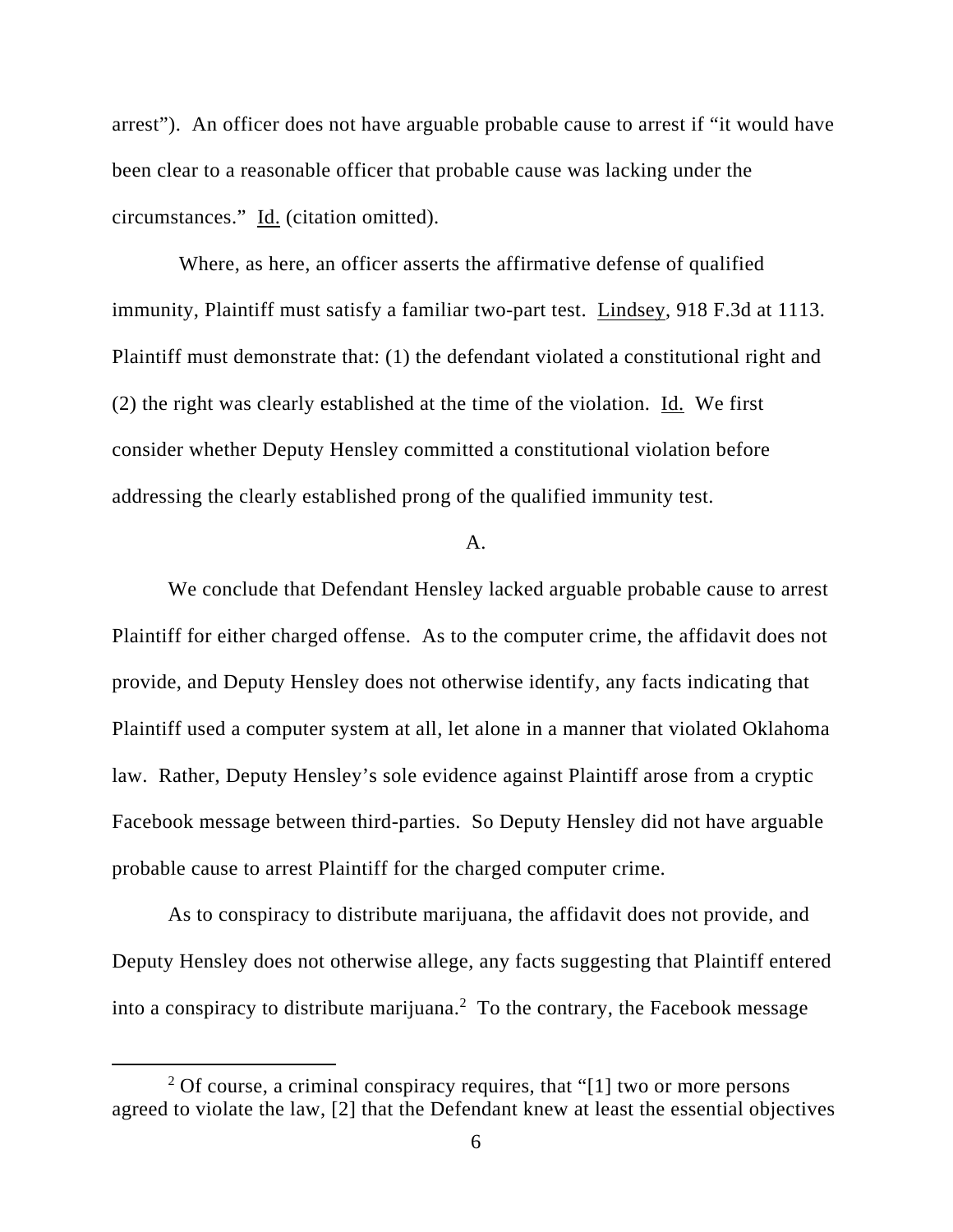only provides the remotest of evidence that Plaintiff used marijuana. The message states that an alleged conspirator gave someone named "Chaz" a "small dab." Even if Deputy Hensley believed that Plaintiff was "Chaz" and that he purchased the marijuana, our law distinguishes between "consumers, who do not plan to redistribute drugs for profit," and "distributors, who do intend to redistribute drugs for profit, thereby furthering the objective of the conspiracy." United States v. Ivy, 83 F.3d 1266, 1285–86 (10th Cir. 1996).<sup>3</sup> "Casual transactions with persons involved in a conspiracy are insufficient to establish that critical connection—one who merely purchases drugs or property for personal use from a member of a conspiracy does not thereby become a member of the conspiracy." Id. at 1286 (quoting United States v. Horn, 946 F.2d 738, 741 (10th Cir. 1991) (internal quotation marks, alterations, and citation omitted)). Because the evidence cited by Deputy Hensley demonstrates that Plaintiff was, at most, a marijuana buyer for personal use, Deputy Hensley did not have arguable probable cause to arrest Plaintiff for the charged conspiracy crime relating to the distribution of marijuana.

of the conspiracy, [3] that the Defendant knowingly and voluntarily became a part of it, and [4] that the alleged coconspirators were interdependent." United States v. Ivy, 83 F.3d 1266, 1285 (10th Cir. 1996) (internal quotation marks, alterations, and citation omitted).

<sup>&</sup>lt;sup>3</sup> A dab is a single "hit or toke from rolled marijuana," which we understand to be a small quantity that can only evidence personal use. Dab, UrbanDictonary.com, https://www.urbandictionary.com/define.php?term=dab&page=39 (last visited Aug. 25, 2020).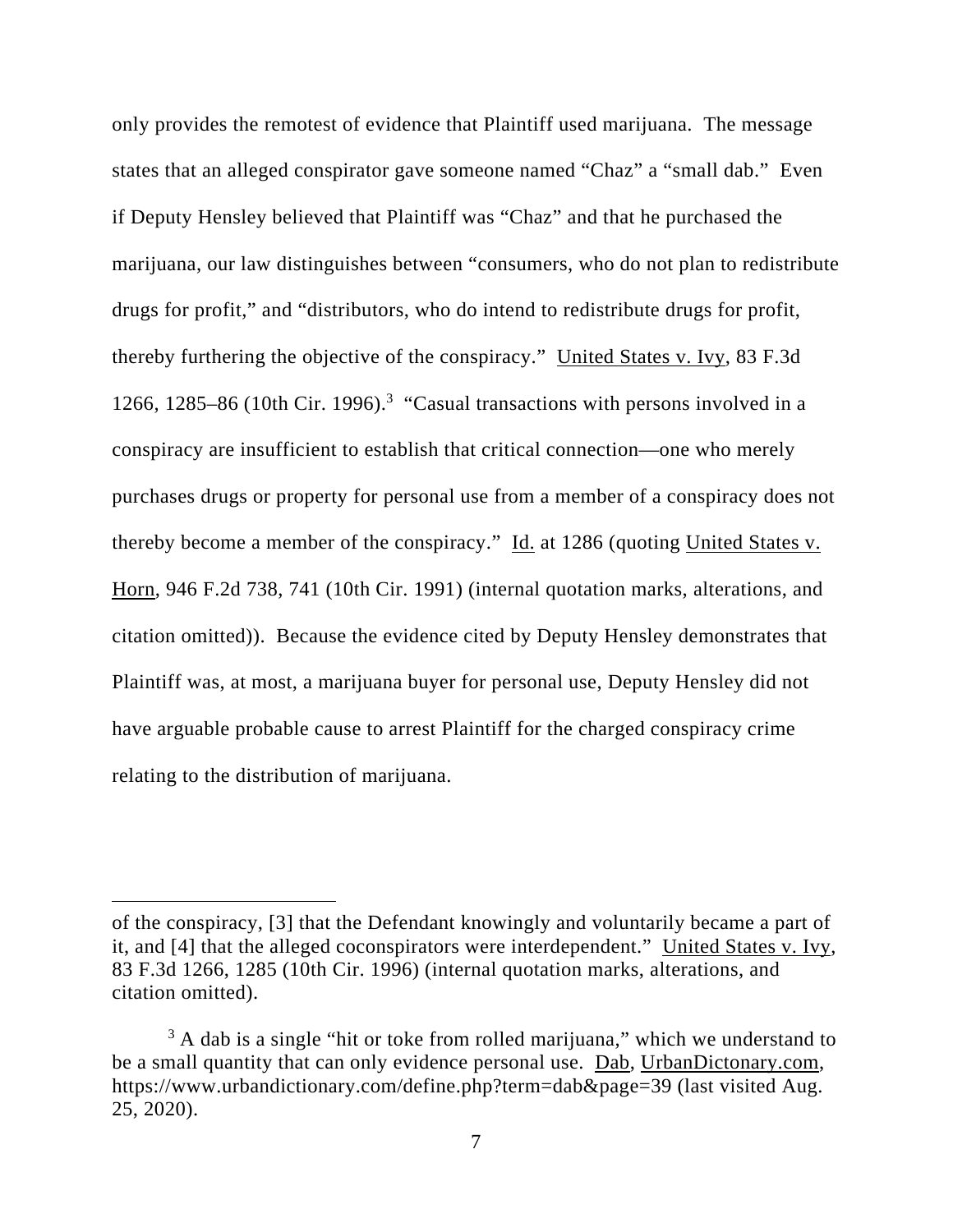Next, we consider whether Defendant Hensley may escape liability based on the notion that he could have arrested Plaintiff for the uncharged offense of marijuana possession.<sup>4</sup> In this case, the only evidence that Deputy Hensley identified is the Facebook conversation occurring over one year prior to Plaintiff's arrest. Both the form and content of the Facebook message render it particularly unreliable here.

First, the Facebook message between third-parties constitutes hearsay.

Although the fact that hearsay evidence would be inadmissible at trial "does not make it unusable as a source of probable cause for a warrantless arrest," Cortez v. McCauley, 478 F.3d 1108, 1118 (10th Cir. 2007), longstanding legal principles generally consider hearsay statements to be inherently unreliable, United States v. Lozado, 776 F.3d 1119, 1121 (10th Cir. 2015). Second, the Facebook message did not mention Plaintiff by name,

<sup>&</sup>lt;sup>4</sup> We observe that Oklahoma law generally does not allow an officer to conduct a warrantless arrest for a misdemeanor—including simple possession of marijuana, Okla. Stat. Ann. tit. 63, § 2-402(B)(2)—unless the offense was "committed or attempted in the officer's presence" Okla. Stat. Ann. tit. 22, § 196. Neither the Supreme Court nor this circuit, however, has ever "held that the Fourth Amendment prohibits warrantless arrests for misdemeanors not committed in the presence of arresting officers." United States v. Fisher, 241 F. Supp. 2d 1154, 1162 (D. Kan. 2002), aff'd, 99 F. App'x 190 (10th Cir. 2004) (unpublished). In fact, our sister circuits have consistently held the opposite. See, e.g., Woods v. City of Chicago, 234 F.3d 979, 995 (7th Cir. 2000) (noting that the circuits "have uniformly held or stated that the common law 'in the presence' rule is not part of the Fourth Amendment" (collecting cases)). Although the states are free to impose greater restrictions on arrests beyond probable cause that an arrestee committed a crime, "their citizens do not thereby acquire a greater federal right." Id. (citation omitted). We therefore must reject Plaintiff's argument that his warrantless arrest for simple possession of marijuana committed outside of an officer's presence is, in and of itself, a federal constitutional violation.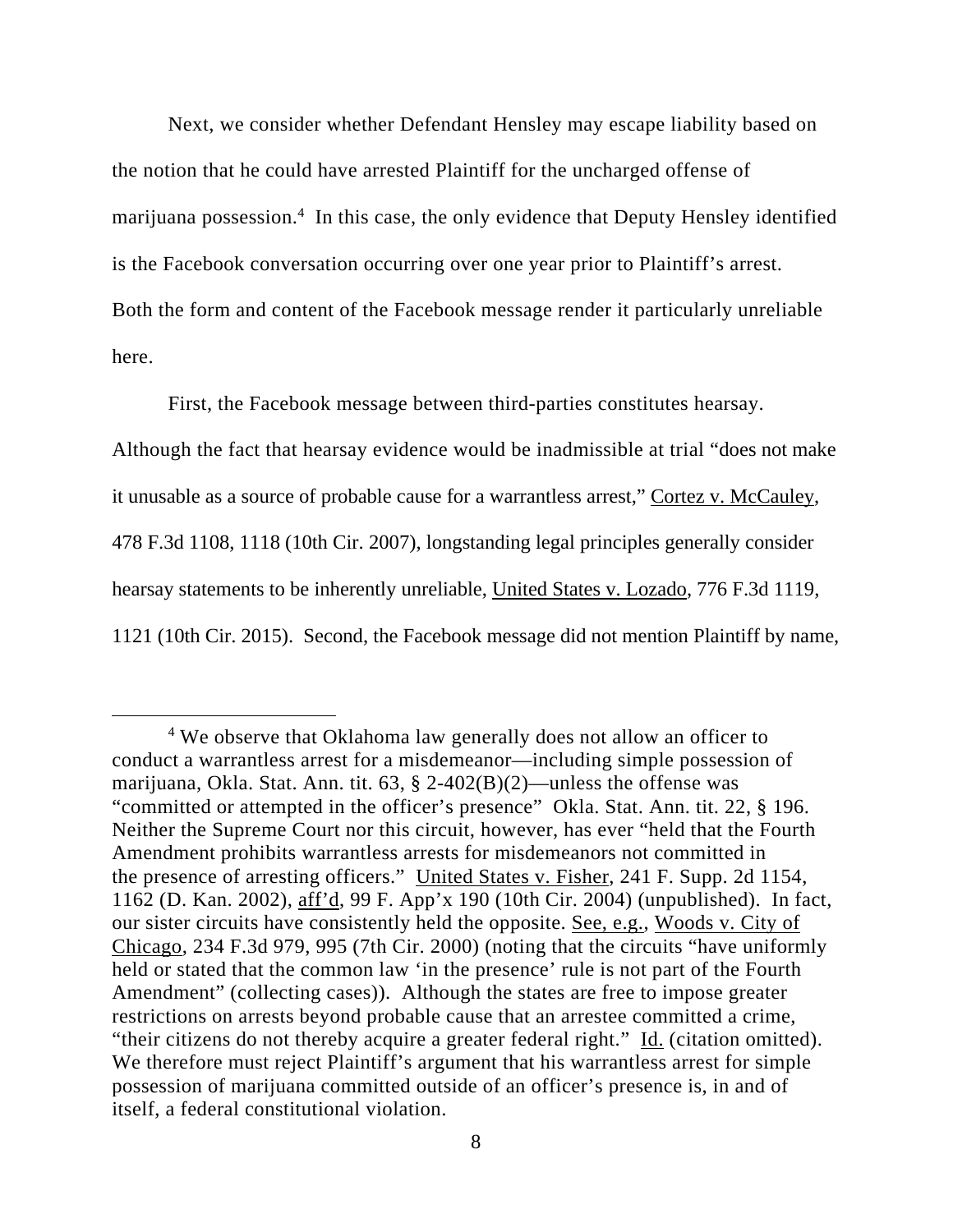but merely referred to someone named "Chaz," who Deputy Hensley *thinks* is Plaintiff. The lack of specific identification of Plaintiff in an uncorroborated conversation that did not even involve Plaintiff further undermines the ability of the message to establish probable cause of any offense. <u>See Wesley v. Campbell</u>, 779 F.3d 421, 430 (6th Cir. 2015) (describing "uncorroborated hearsay allegations [that] were too unreliable to form the basis for probable cause"). Because Deputy Hensley arrested Plaintiff without any evidence supporting probable cause to arrest for any offense—charged or uncharged—Plaintiff satisfies the first prong of the qualified immunity test of establishing a constitutional violation.

### B.

 To defeat qualified immunity, Plaintiff must also demonstrate that his right to be free from unlawful arrest was clearly established at the time of the violation. Lindsey, 918 F.3d at 1113. "A clearly established right is one that is sufficiently clear that every reasonable official would have understood that what he is doing violates that right." Mullenix v. Luna, 136 S. Ct. 305, 308 (2015) (per curiam) (internal quotation marks and citation omitted). Stated another way, "a preexisting Supreme Court or Tenth Circuit decision, or the weight of authority from other circuits, must make it apparent to a reasonable officer that the nature of his conduct is unlawful." Carabajal v. City of Cheyenne, 847 F.3d 1203, 1210 (10th Cir. 2017).

In deciding whether a precedent provides fair notice, the Supreme Court has directed courts "not to define clearly established law at a high level of generality." Kisela v. Hughes, 138 S. Ct. 1148, 1152 (2018) (citation omitted).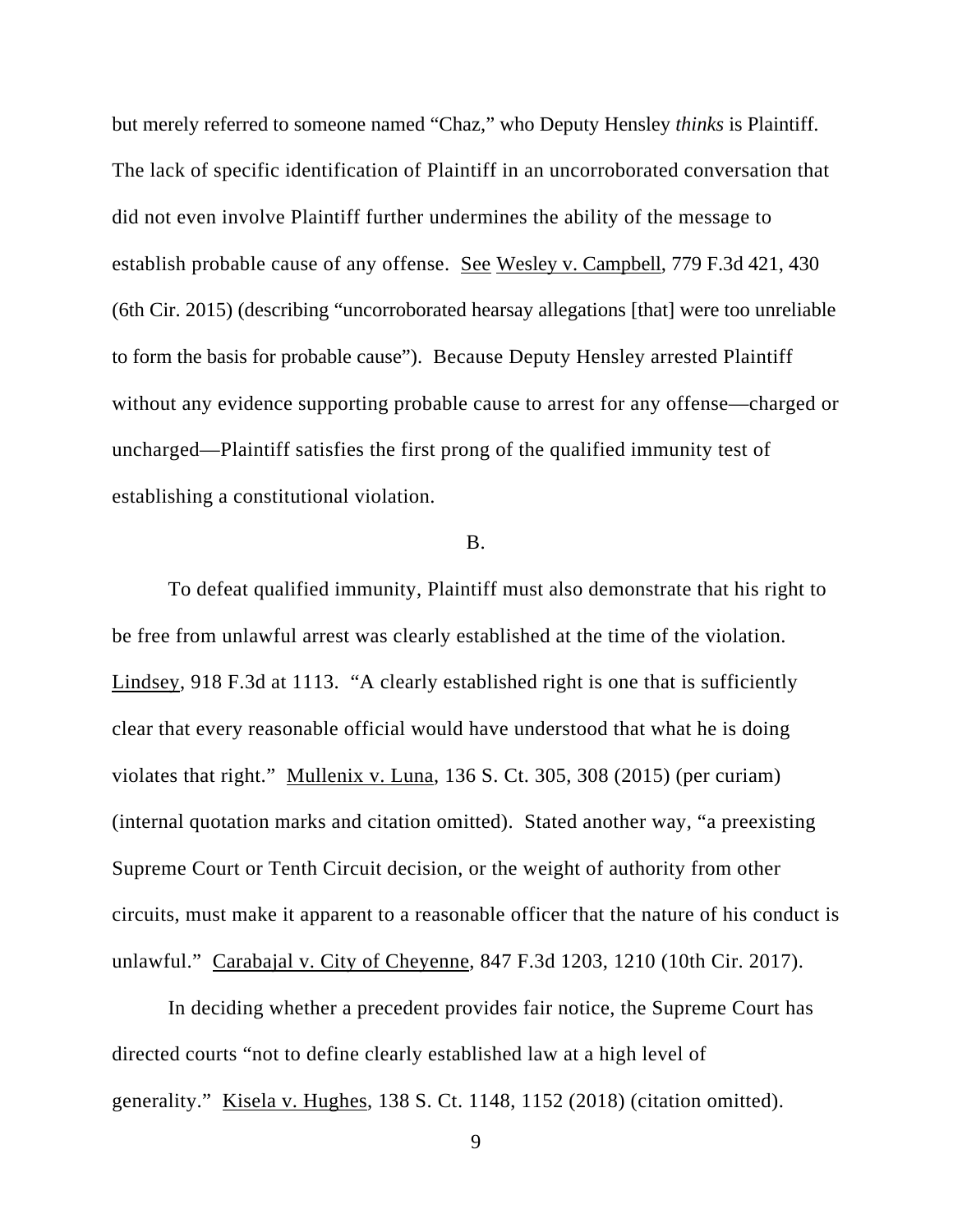Instead, "the clearly established law must be particularized to the facts of the case." White v. Pauly, 137 S. Ct. 548, 552 (2017) (per curiam) (internal quotation marks and citation omitted). Although there need not be "a case directly on point for a right to be clearly established, existing precedent must have placed the statutory or constitutional question beyond debate." Kisela, 138 S. Ct. at 1152 (quoting White, 137 S. Ct. at 551).

Here, we are able to identify prior cases where we held that an officer acting under similar circumstances violated an individual's Fourth Amendment rights. First, "if the magistrate or judge in issuing a warrant was misled by information in an affidavit that the affiant knew was false or would have known was false except for his reckless disregard of the truth," the affiant is not entitled to qualified immunity for executing that arrest warrant. United States v. Leon, 468 U.S. 897, 923 (1984) (citing Franks v. Delaware, 438 U.S. 154 (1978)). Because Deputy Hensley included false statements that did not pertain to Plaintiff with reckless disregard for the truth in his generalized affidavit, Plaintiff had a clearly established right to be free from arrest based on that defective warrant. See DeLoach v. Bevers, 922 F.2d 618, 621– 22 (10th Cir. 1990) (reasoning that where a "judicial finding of probable cause is based solely on information the officer knew to be false or would have known to be false had he not recklessly disregarded the truth, not only does the arrest violate the fourth amendment, but the officer will not be entitled to [qualified] immunity" (quoting Olson v. Tyler, 771 F.2d 277, 282 (7th Cir. 1985))).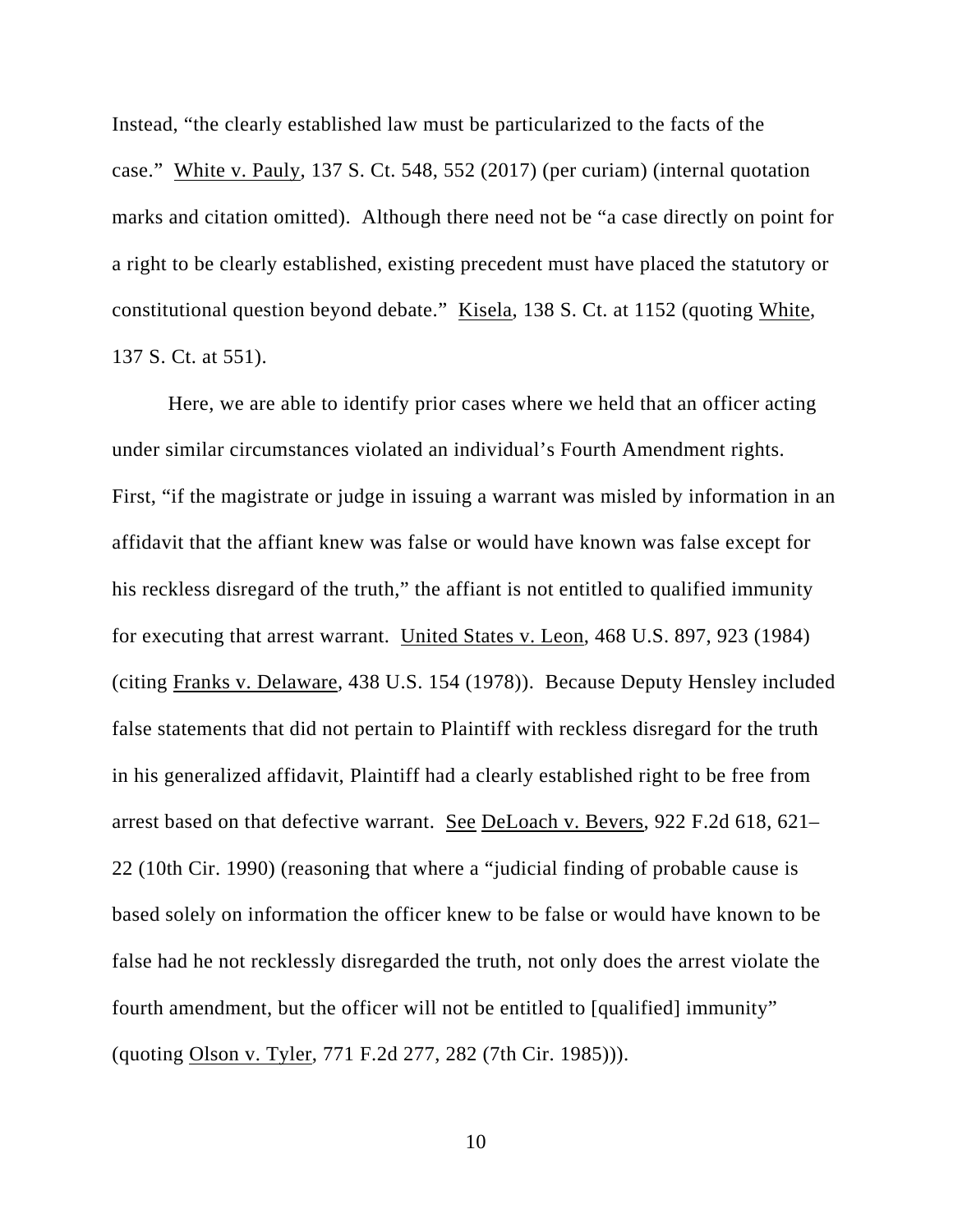Additionally, the law is clear that an "officer violates an arrestee's clearly established Fourth Amendment right to be free of unreasonable seizure if the officer makes a warrantless arrest without probable cause." Olsen v. Layton Hills Mall, 312 F.3d 1304, 1312 (10th Cir. 2002). Because Deputy Hensley lacked arguable probable cause to arrest Plaintiff without a warrant for the uncharged offense of marijuana possession occurring outside of the officer's presence, Plaintiff's right to be free from that warrantless arrest was also clearly established. See Salmon v. Schwarz, 948 F.2d 1131, 1137 (10th Cir. 1991) (denying an agent's motion for qualified immunity because the agent conducted an arrest with "an incomplete picture of the circumstances relevant as to whether probable cause existed for [the suspect's] arrest"). Accordingly, Deputy Hensley is not entitled to qualified immunity on Plaintiff's false arrest claim.<sup>5</sup>

<sup>&</sup>lt;sup>5</sup> Deputy Hensley argued that the law is not clearly established in our circuit or by way of clear consensus among our sister circuits as to "whether an officer who knowingly or recklessly included false statements on a warrant affidavit can be held liable for false arrest *despite having had probable cause to arrest the plaintiff without a warrant for a different offense* not identified in the affidavit." Arizmendi v. Gabbert, 919 F.3d 891, 899 (5th Cir. 2019) (but, in determining that the officer committed a constitutional violation, opining that the court "cannot conclude that an officer can deliberately or recklessly misstate or omit facts in a warrant affidavit to procure a warrant to arrest someone for a specific crime, then escape liability by retroactively constructing a justification for a warrantless arrest based on a different crime" (id. at 903)), cert. denied, 140 S. Ct. 220 (2019). We do not need to decide that question today because, unlike the officer in Arizmendi, we determine that Deputy Hensley did not have probable cause to arrest Plaintiff for an uncharged offense in this case.